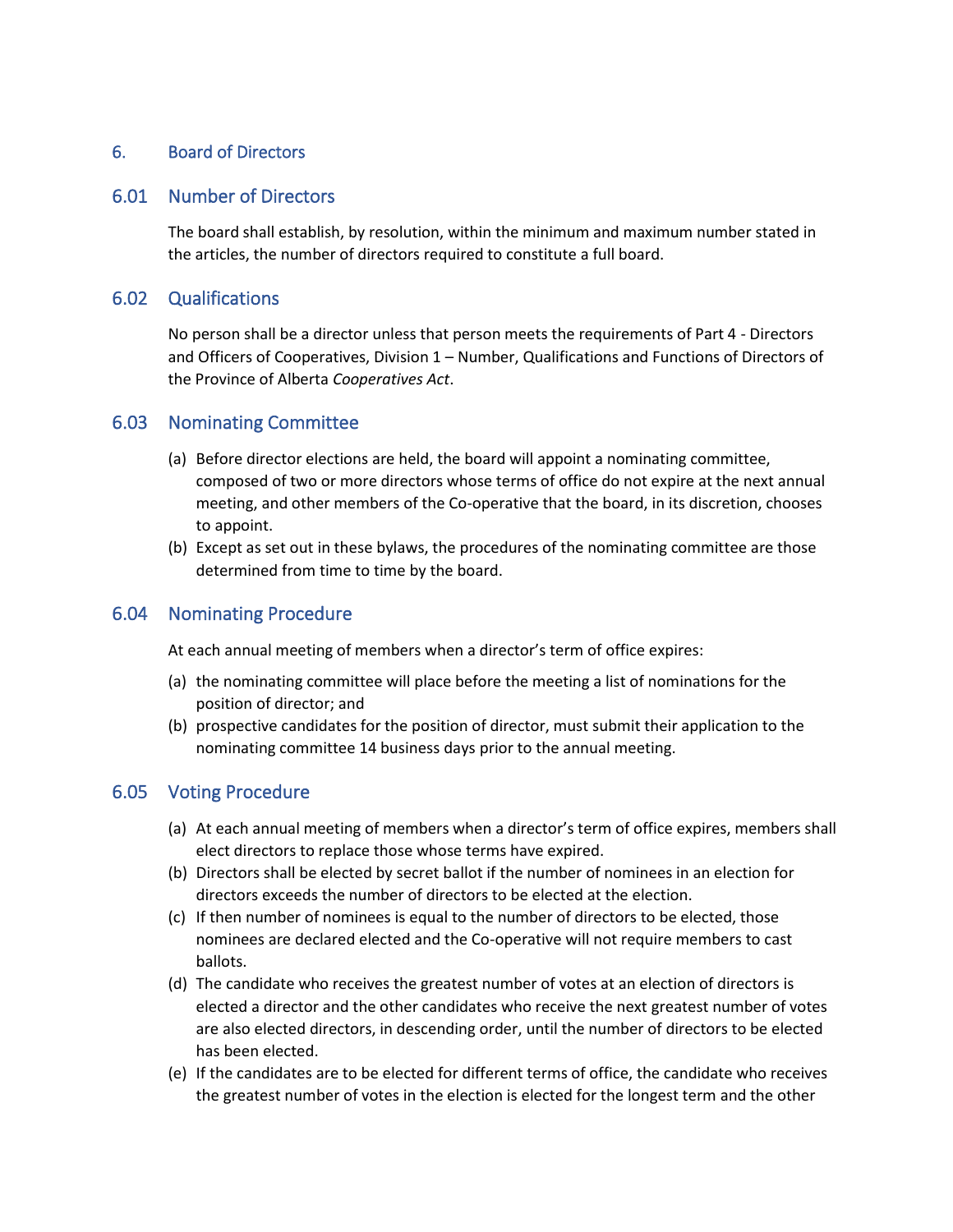candidates who receive the next greatest number of votes are elected for the longest remaining terms to be filled, in descending order, until the number of directors to be elected has been elected.

- (f) If candidates are to be elected for different terms of office and the members have not been required to cast ballots due to the application of paragraph 6.05(c), the directors whose terms of office do not expire at or before the end of the meeting of members at which the election is to be held, will announce which of the candidates are to be elected for the longest terms.
- (g) Where:
	- (i) two or more candidates receive an equal number of votes for the last vacancy on the board; or
	- (ii) directors are to be elected for different terms and two or more candidates receive an equal number of votes for the last position of a particular term;

the chair of the meeting of members, in his or her discretion, shall decide if it is practical to hold a run-off election and, if the chair so decides, shall conduct the run-off election by secret ballot, at the meeting to determine which of the tied candidates is to be elected and, if appropriate, for which particular term.

- (h) Where:
	- (i) two or more candidates receive an equal number of votes for the last vacancy on the board; or
	- (ii) directors are to be elected for different terms and two or more candidates receive an equal number of votes for the last position of a particular term;

and the chair has decided that it is not practical to hold a run-off election at the meeting of members, the directors who have already been elected in the election will determine which of the tied candidates is to be elected.

(i) A ballot that is cast for more than the number of directors to be elected is considered a spoiled ballot.

## 6.06 Scrutineers

- (a) The board will appoint three or more scrutineers, who are not nominees for the position of director, to ascertain the results of director elections.
- (b) The scrutineers will declare the result of the director elections.

# 6.07 Term of Office

- (a) Except as set out in 6.07(b) and (c), a director holds office for three (3) years, or until his or her successor is elected.
- (b) A director appointed or elected to fill a vacancy holds office for the unexpired term of the director's predecessor in office.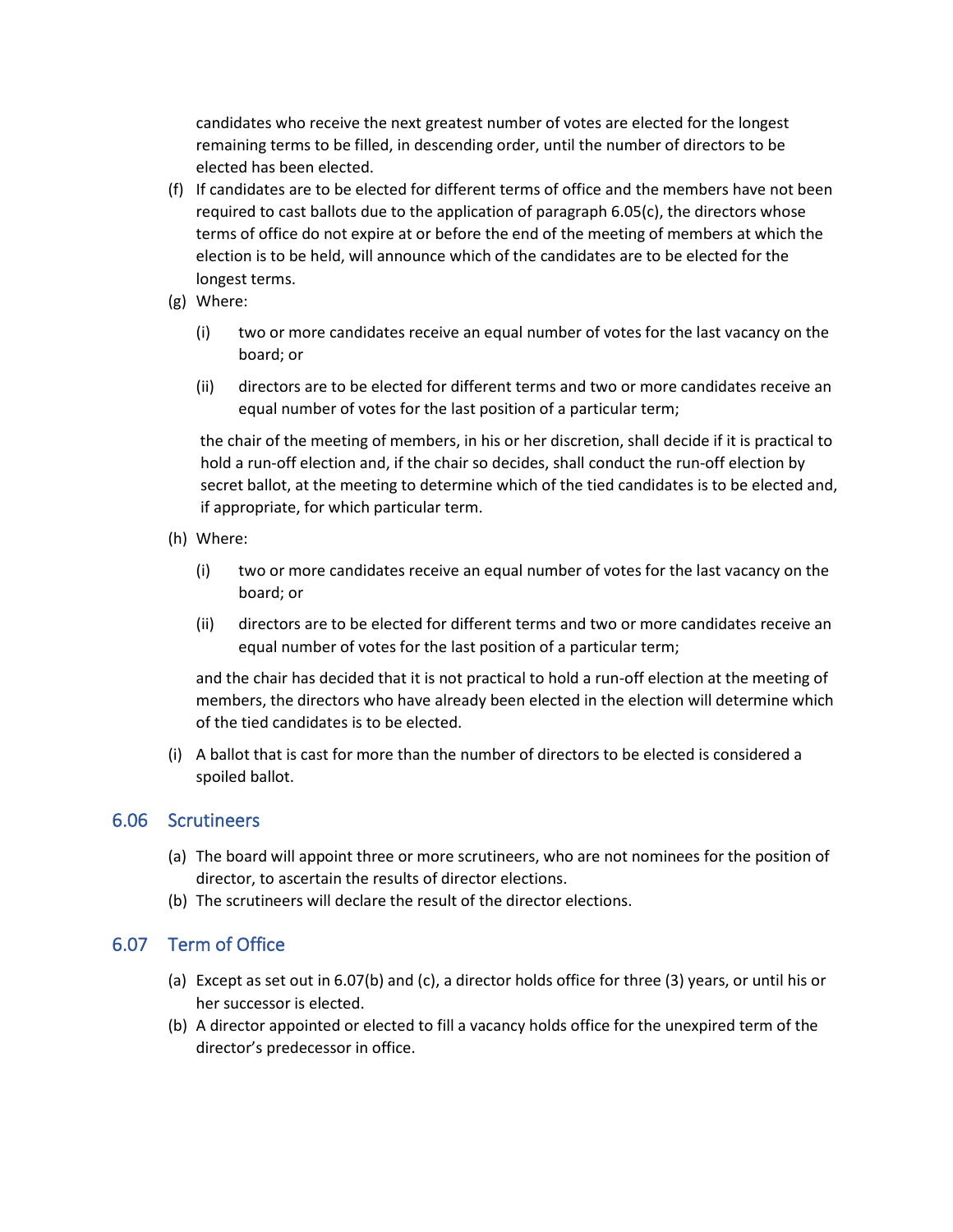(c) The Co-operative, by ordinary resolution at an annual meeting of members and before elections are held at that meeting, may provide for directors' terms of office that are shorter than as provided in 6.07(a), to provide for staggered terms.

## 6.08 Re-election of Retiring Directors

Retiring directors, if qualified, are eligible for re-election.

### 6.09 Removal of Directors

The Board of Directors may remove any director from office for cause by two-thirds (2/3) vote of all Directors then in office, at any regular or special meeting of the Board.

## 6.10 Ceasing to Hold Office

A director ceases to hold office when that director:

- (a) dies;
- (b) resigns;
- (c) is removed from office by ordinary resolution of a special meeting of members;
- (d) no longer qualifies as a director under 6.02; or
- (e) fails to attend three consecutive meetings of the board of which he or she has been properly notified, without reasonable circumstances, as determined by the board.

#### 6.11 Vacancies

The Board of Directors for North Central Co-operative Association Ltd. will look to the 'Province of Alberta Cooperatives Act' for directive on the case of a vacancy on the board.

### 6.12 Quorum

A quorum of the board is a majority of the number of directors that the board has established, pursuant to 7.01, as the number required to constitute a full board.

# 6.13 Board's Transaction of Business

(a) The board may exercise it powers:

- (i) by ordinary resolution passed at a meeting of the directors at which a quorum is present;
- (ii) where these bylaws or the Act require a special resolution of the directors, by a special resolution passed at a meeting of directors at which a quorum is present; or
- (iii) by written resolution, signed by all the directors entitled to vote on that resolution at a meeting of directors.
- (b) A written board resolution; signed by all directors entitled to vote on that resolution at a board meeting;
	- (i) is valid as either an ordinary resolution or a special resolution; and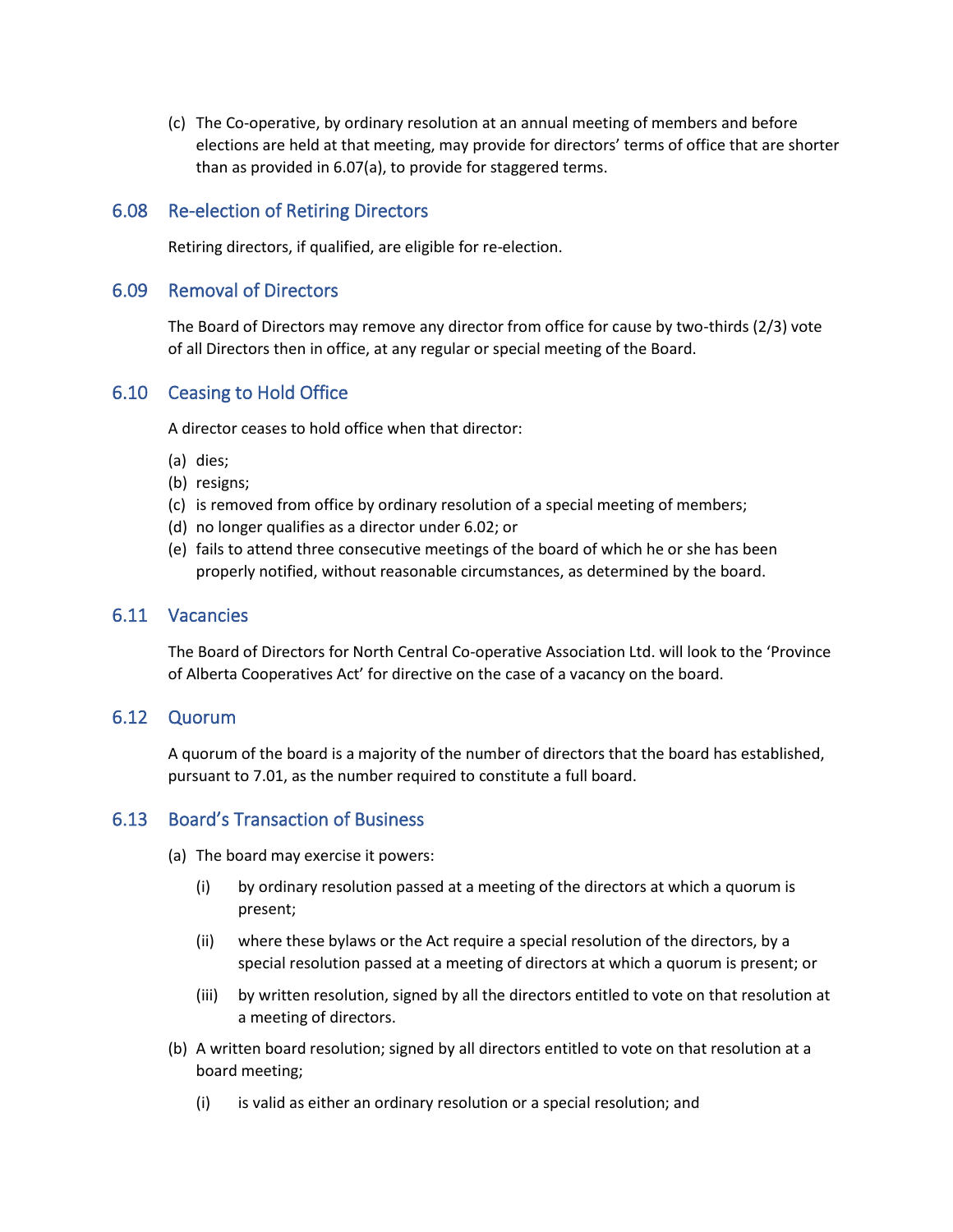- (ii) must be kept with the minutes of meetings of the directors.
- (c) Where there is an equality of votes on an ordinary resolution at a meeting of the directors, the motion is lost, neither the chair of the meeting nor the president is entitled to a casting vote.
- (d) If there is a vacancy on the board, the remaining directors may exercise all the powers of the board as long as a quorum remains on the board.

### 6.14 Electronic Attendance

A director may attend a meeting of the directors by means of a telephonic, electronic or other communication facility that permits all persons participating in the meeting to communicate adequately with each other during the meeting, and a director participating in a meeting by these means is considered to be present at the meeting.

## 6.15 Time and Place of Meetings

The board may meet at the time and place in Canada that the board determines is appropriate, and if the does not determine the time and place, the president or any two directors may make that determination.

### 6.16 Notice of Meeting

- (a) Except as otherwise provided in the bylaws, notice of the date, time and place of each board meeting must be given to each director:
	- (i) at least five days before the board meeting is to be held, if the notice is delivered personally to each director or by transmitted, electronic or recorded communication; or
	- (ii) at least ten days before the board meeting is to be held, if the notice is given by any other method.
- (b) In case of an emergency, the president or the vice-president is entitled to call a special board meeting by giving each director at least 48 hours notice by transmitted, electronic, or recorded communication.
- (c) A notice of a board meeting need not specify the purpose of, or the business to be transacted at, the meeting unless the meeting is called to deal with an emergency or unless the meeting involves;
	- (i) filing a vacancy among the directors or in the office of auditor, or appointing additional directors;
	- (ii) declaring patronage returns or dividends on shares;
	- (iii) approving financial statement of the Co-operative;
	- (iv) submitting to the members any question or matter required to be approved at a meeting of the Co-operative;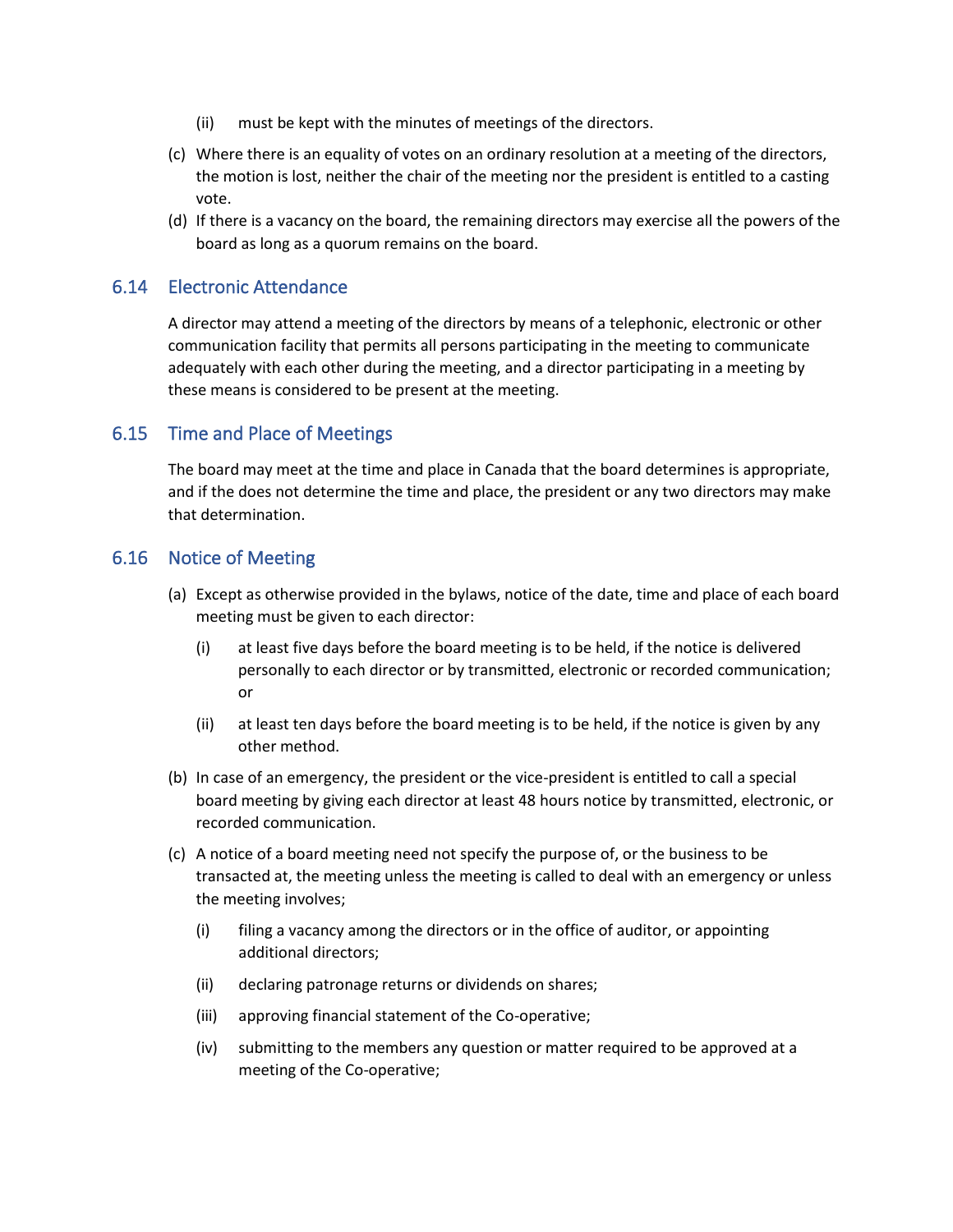- (v) making decisions that, by the Act or the articles, are required to be made by a special resolutions of the directors;
- (vi) redeeming or otherwise acquiring membership shares issued by the Co-operative;
- (vii) issuing securities, except in the manner and on the terms authorized by the directors; or
- (viii) enacting or amending the bylaws.
- (d) Notice of an adjourned board meeting is not required if the time and place of the adjourned meeting is announced at the original meeting.
- (e) A director may, in any manner, waive notice of or otherwise consent to a board meeting and attendance at a meeting constitutes waiver of notice unless the director is attending for the purpose of objecting to the meeting on the ground that it was not lawfully called.
- (f) There is no need to give notice for a board meeting that immediately follows an annual meeting.

### 6.17 Regular Meetings

- (a) The board may appoint a day or days in any month or months for regular board meetings at places and hours to be determined by the board.
- (b) A copy of any resolution of the board fixing the places and times of regular board meetings must be sent to each director immediately after being passed, and no other notice is required for any regular board meeting, except where the Act requires the purpose of the meeting or the business to be transacted at it to be specified in the notice, as specified in 6.16(c).

### 6.18 Chair

- (a) Subject to 6.18(b), (c) and (d), the chair of any board meeting is the president.
- (b) If the president is absent from the board meeting, the directors present shall appoint a vicepresident to be chair.
- (c) If neither the president nor a vice-president is present at a board meeting, the directors present shall appoint one of their number to be chair.
- (d) The president, although present at a board meeting, may designate one of the directors present to chair all or a portion of any board meeting.

### 6.19 Disclosure of Interests

The rules relating to directors' disclosure of interests are those specified in the Act.

#### 6.20 Remuneration and Expenses

(a) The directors shall be paid remuneration for their services at the rates the members determine from time to time by ordinary resolution at a meeting of members.